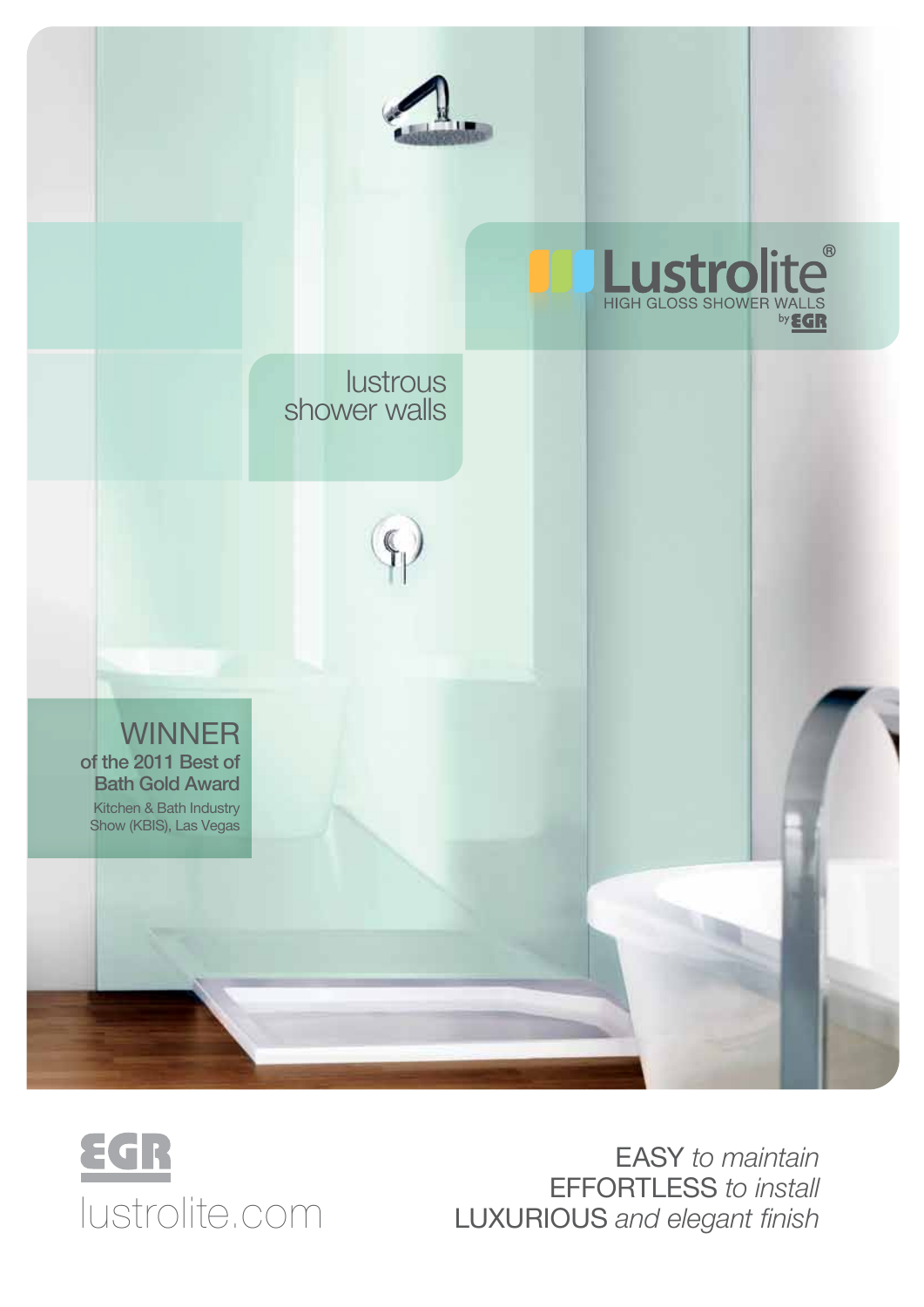

Lustrolite™ is the superior high gloss decorative panel for shower and bathroom walls.

Lustrolite comes in a range of designer colours and is manufactured from a unique blend of polymers and technology that delivers high quality and high performance. Lustrolite is easy to install and will not scratch, crack, warp, stain or discolour from normal residential or commercial use.



Lustrolite™ is the superior high gloss decorative panel for shower and bathroom walls.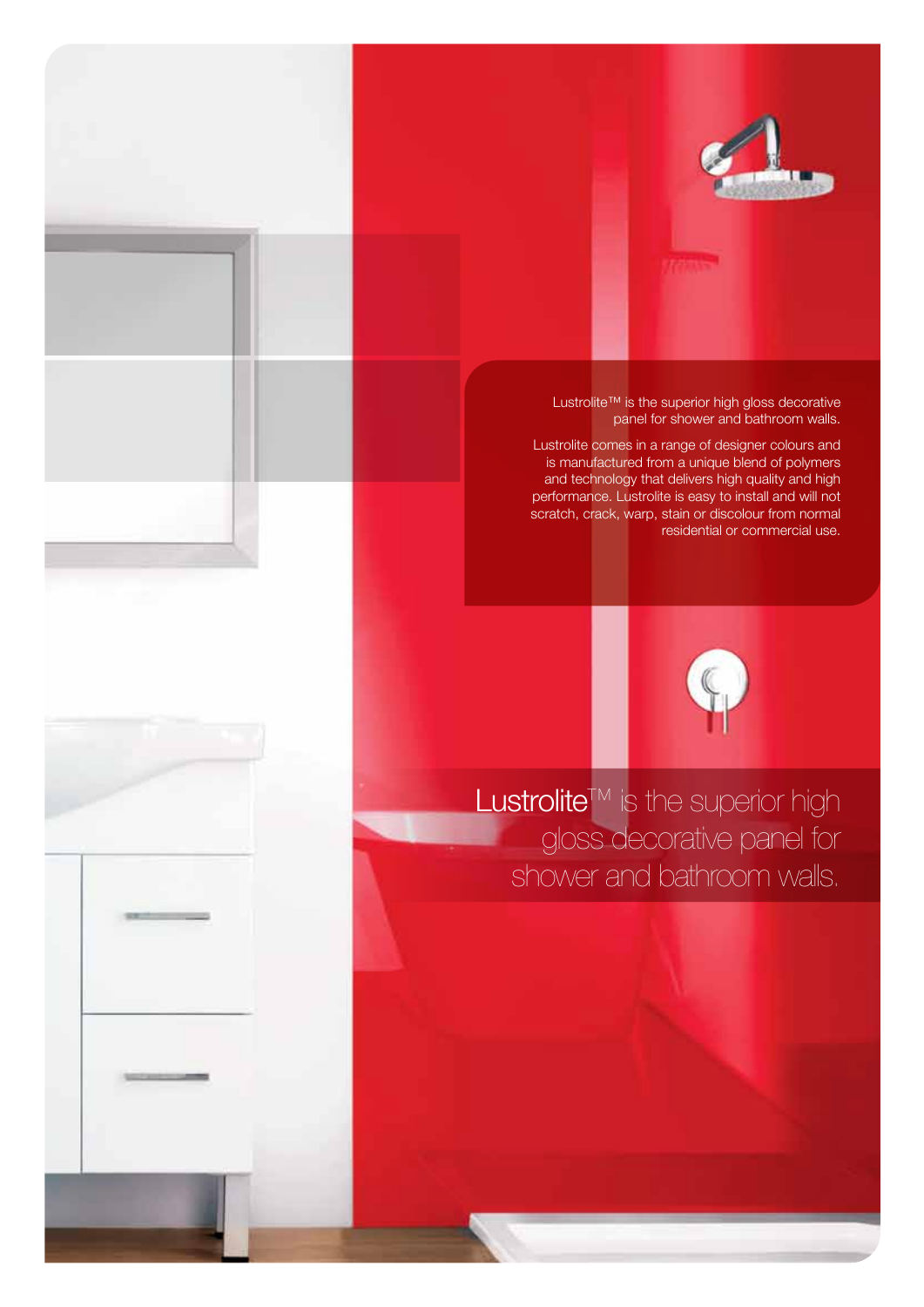# For more information visit lustrolite.com



# stronger than ASS WALL



## Easy to Maintain

Lustrolite™ is easy to clean using warm water and a soft micro fibre cloth or chamois. Strong chemicals are not required.

- No grouting and less joints
- Non-stick surface will not harbour mould, soap or calcium build up
- Highly resistant to typical shower and glass cleaners

## Effortless to Install

Lustrolite is easy to work with and can be installed rapidly over new or existing wall finishes.

- Can be cut and drilled on site with normal wood working tools
- Typical panel install takes about a third of the time of ceramic tiles
- Joints can be sealed with neutral cure transparent or colour matched silicone

## Luxurious and Elegant Finish

- High gloss lustrous surface
- Glass like depth of colour
- Will transform and add colour to any bathroom

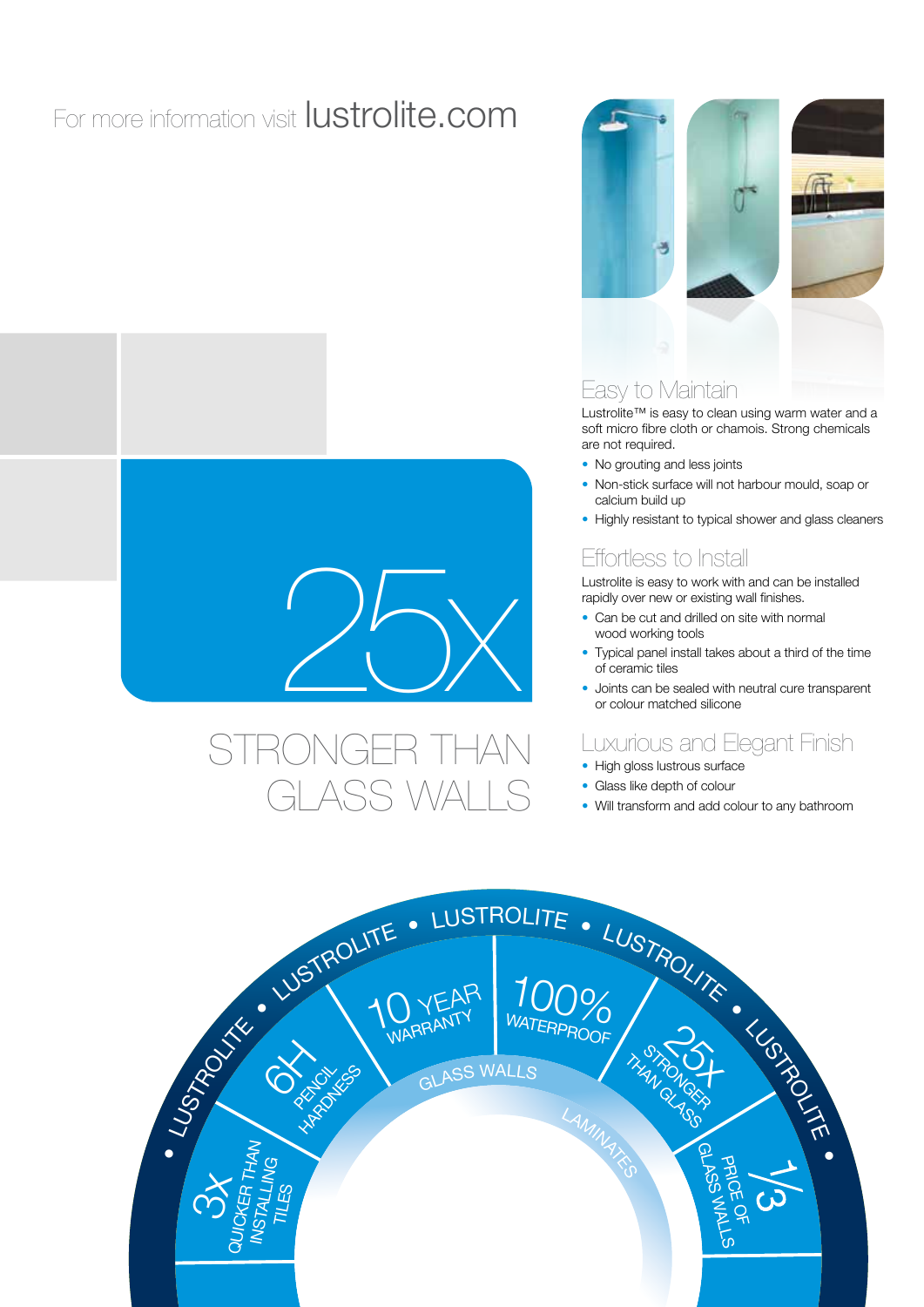



2440mm

## High Performance

Lustrolite™ features an integrated colour layer, a thick optical grade clear layer and a high performance hard coat on the outer surface.

- High chemical and stain resistance
- High scratch and wear resistance
- Co-extruded colour layer
- High heat and thermal shock resistance
- Chemical Resistance: The following chemicals had no effect: Spray & Wipe®, Windex®, Acetone, Glass Cleaner, Acetic Acid 5%, Citric Acid, Kerosene, Mineral Turpentine, Isopropyl Alcohol.
- Lustrolite is for indoor, vertical surfaces only.
- Lustrolite should NOT be used in contact with direct heat source above 70°C.
- Do NOT use strong alkalies.
- Sheet Sizes:

2070mm (81") x 1000mm (39") x 4mm thick (5/32"), 2070mm (81") x 1250mm (49") x 4mm (5/32") thick or 2440mm (96") x 1000mm (39") x 4mm (5/32") thick.



HARDN COMPARISO

2070mm

2070mm

J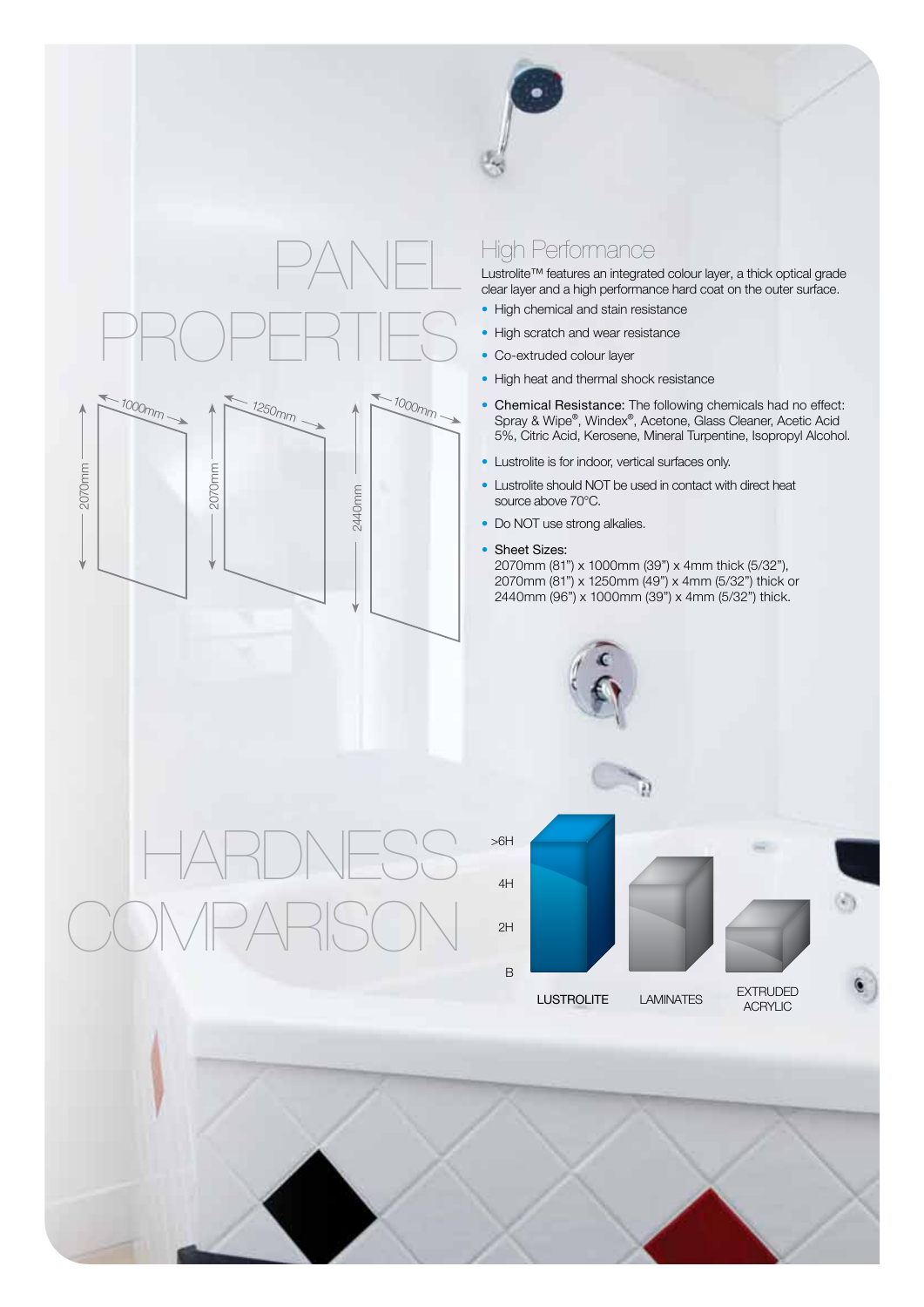